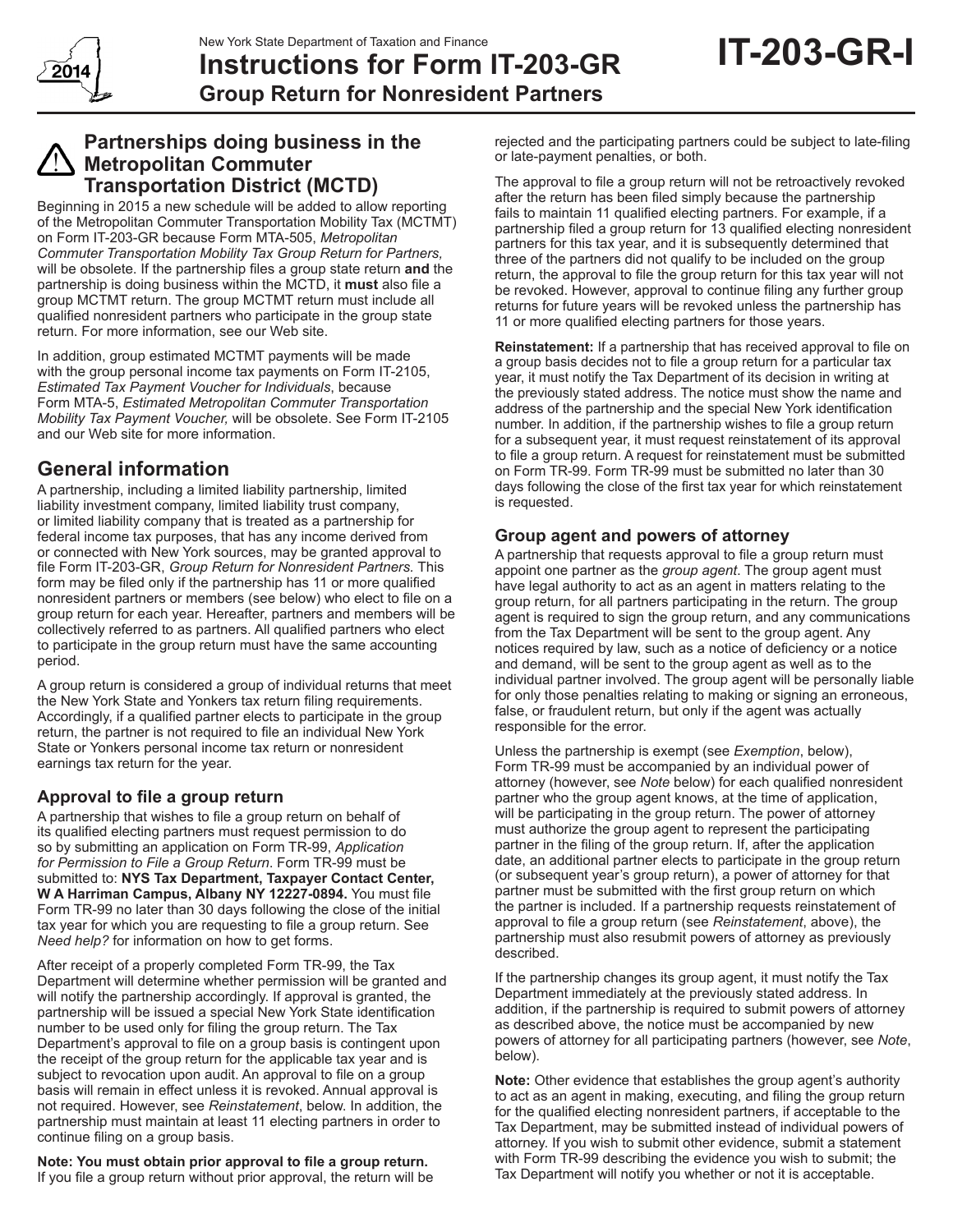The filing of Form DTF-350, *Group Affidavit,* in accordance with the instructions of that form, is acceptable evidence that may be submitted instead of individual powers of attorney.

**Exemption:** If the partnership

- requested permission to file a group return before December 31,1996, **and**
- had 50 or more qualified electing partners at the time it requested permission to file,

then the partnership is exempt from the power of attorney submission requirements previously described. This exemption remains in effect as long as the partnership continues to file a group return each year. However, the group agent must still have legal authority to act as an agent for the participating partners in all matters related to the group return. If a partnership must request reinstatement of permission to file a group return because it failed to file a group return for the prior year(s), it will become subject to the power of attorney submission requirements at that time.

#### **Qualified nonresident partner**

A *qualified nonresident partner* is a partner who meets **all** of the following conditions:

- The partner must be a nonresident **individual** of New York State for the entire tax year (a partner that is a trust is not a qualified nonresident partner).
- The partner did not maintain a permanent place of abode in New York State at any time during the tax year.
- Neither the partner nor the partner's spouse has income derived from New York sources other than (1) the partner's distributive share of partnership income with New York additions and subtractions allocated to New York, or (2) other income derived from certain New York sources described below.
- Neither the partner nor the partner's spouse is subject to the New York State separate tax on the ordinary income portion of a lump-sum distribution.
- The partner must waive the right to claim the New York standard deduction or itemized deduction, the New York dependent exemption, any New York State personal income tax credits (see *Special rule for credits* below), and any carryback or carryover of a New York State net operating loss (NOL) or capital loss (see *Special rule for New York State NOL or capital loss* below).

**Special rule for credits:** The partner must waive the right to claim any New York State personal income tax credits that originate in a year for which the partner elects to file on a group return. The partner must also waive the right to claim any carryover to a subsequent tax year(s) of a credit(s) that originated in a year for which the partner elected to file on a group return, whether the partner files on a group return or files an individual personal income tax return for the subsequent tax year(s). Additionally, the partner must waive the right to claim any carryover of a credit(s) on the group return that originated in a year for which the partner filed an individual personal income tax return.

However, if a credit originated in a year for which the partner filed an individual personal income tax return, the partner may claim a carryover of the credit (if applicable), in any subsequent tax year for which the partner files an individual personal income tax return even if the partner filed on a group return for any year or years after the credit was initially claimed. In this instance, a partner must consider any year or years for which the partner filed on a group return for purposes of determining the allowable carryover period for those credits with limited carryover periods.

**Special rule for New York State NOL or capital loss:** Determine a New York State NOL or capital loss for each partner who has elected to file on a group return in the same manner as if the partner was filing an individual nonresident personal income tax return. Any New York State NOL or capital loss that originates in a year for which the partner elects to file on a group return, or originates in a year for which the partner files an individual personal

income tax return, may not be carried back or carried over to a year for which the partner elects to file on a group return. However, the partner may claim any NOL or capital loss carryback or carryover amount in any previous or subsequent year for which the partner files an individual personal income tax return. In this instance, a partner must consider any year or years for which the partner filed on a group return, for purposes of determining the allowable carryback or carryover period applicable to an NOL.

**Note:** If a nonresident partner incurs an NOL for New York State income tax purposes but does not incur an NOL for federal income tax purposes, the partner may elect for New York State income tax purposes, to waive the carryback period and to carry the NOL forward (on the partner's individual personal income tax return) to each of the allowable years following the tax year of the NOL, to the extent not absorbed. A statement must be submitted with the nonresident group return indicating that the partner is electing to waive the carryback period. The election must be made by the due date of the nonresident group return for the year of the NOL. The election may not be revoked once made. The statement submitted with the nonresident group return must include the name and social security number of each nonresident partner making the election.

**Special rules for spouses:** If both spouses are partners in the same partnership, both may be included in the group return if they both meet the qualifications described above and both spouses elect to participate. Unless **both** spouses elect to participate, **neither** may participate in the group return.

If a partner or partner's spouse has other New York source income only from another partnership, New York S corporation, or professional athletic team that files a group return and (1) the partner or partner's spouse participates in the other group return(s); and (2) the partner or partner's spouse does not participate in more than 10 group returns for the tax year, the partner must be included on the partnership's group return. The partner must also waive the right to claim the allowable exclusion for purposes of the Yonkers nonresident earnings tax if the partner has Yonkers income from more than one source. The partner must also notify each group agent that the partner is included on another group return.

**Note:** In the case of a partner and a partner's spouse who are both participating in group returns, the 10-group return limitation, and the waiving of the allowable exclusion for purposes of the Yonkers nonresident earnings tax, is determined individually (that is, the partner may participate in up to 10 group returns and the partner's spouse may participate in up to 10 group returns).

**Example:** A married couple, Pat and Chris, are each partners in different partnerships. *Pat participates in group returns for Partnerships A and B and has Yonkers income from both partnerships. Chris participates in a group return for Partnership C and has Yonkers income from Partnership C. Pat is participating in two group returns for purposes of the 10‑group return limitation, and must also waive the allowable exclusion for purposes of the Yonkers nonresident earnings tax on the group returns of both Partnerships A and B because Pat has Yonkers income from more than one source. Chris is participating in one group return for purposes of the 10‑group return limitation and may claim the allowable exclusion for purposes of the Yonkers nonresident earnings tax since Chris has Yonkers income from only one source.*

## **Electing to participate in the group return**

A qualified nonresident partner elects to participate in the group return by informing the group agent that he or she wishes to participate. The election must be made by the fifteenth day of the fourth month following the close of the tax year for which the election is being made. The partner's inclusion in the group return constitutes notice to the Tax Department that the partner is electing to participate in the group return.

A partner who elects to be included in the group return may not change that election after the fifteenth day of the fourth month after the close of the tax year. However, if it is later determined that a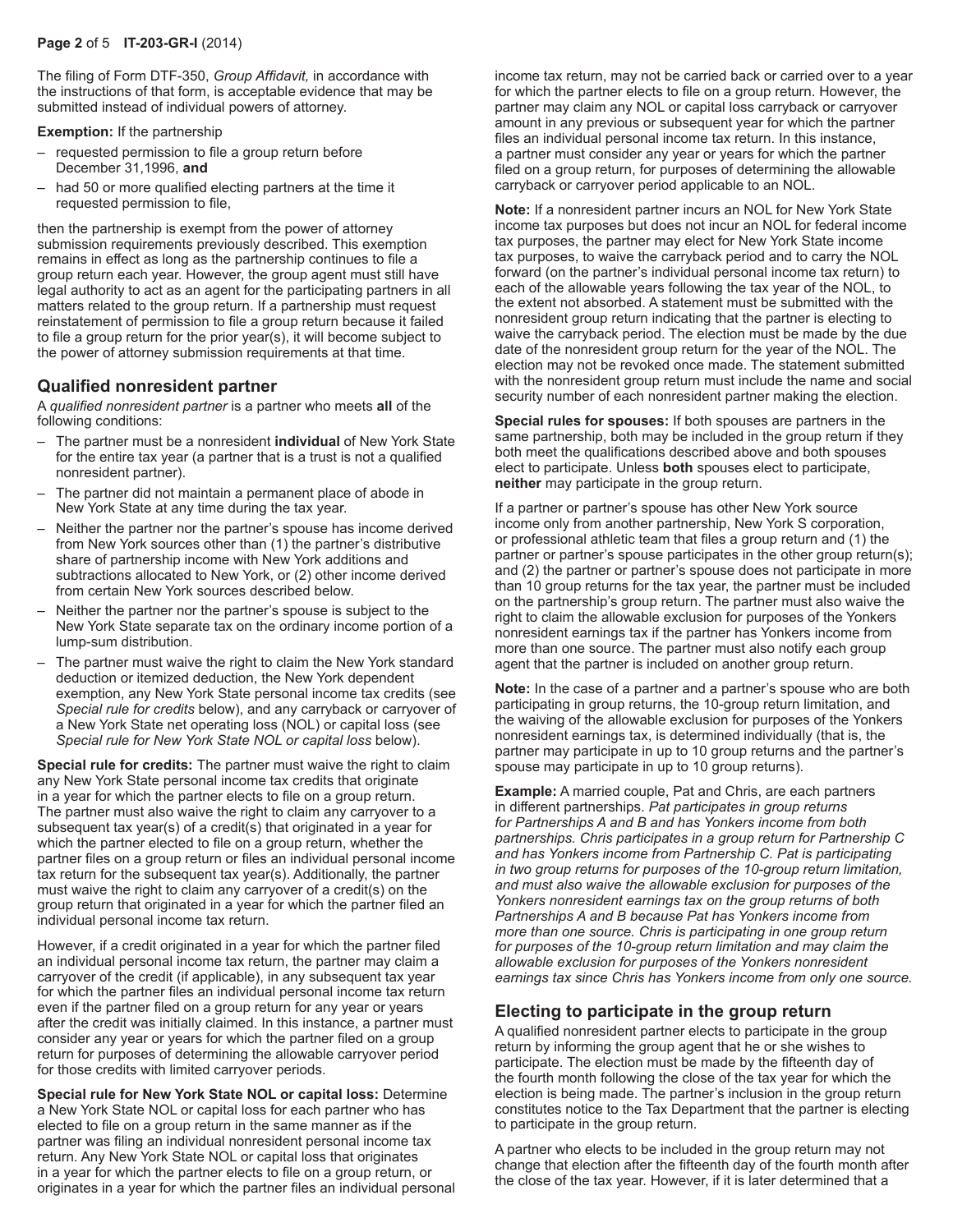partner included in the group return did not meet the definition of a qualified nonresident partner for the tax year, the partner would be required to file an amended return on an individual basis.

A partnership filing a group return must submit with its Form IT-204, *Partnership Return*, a list showing the name (in either alphabetical or social security number order) and social security number of each partner who will be included on the group return.

#### **Yonkers nonresident earnings tax**

If a partnership files a group New York State return **and** the partnership has income derived from Yonkers sources, the partnership **must** also file a group Yonkers nonresident earnings tax return. The group Yonkers return must include all qualified nonresident partners who participate in the group state return. If a partner does not participate in the group state return, the partner may not participate in the group Yonkers return.

However, a partnership may file a group Yonkers return even if the partnership is not filing a group New York State return. To be eligible to file a separate group Yonkers return, the partnership must have 11 or more qualified nonresident partners for Yonkers purposes who elect to participate in the Yonkers group return.

A *qualified nonresident partner* for Yonkers purposes is a partner who meets **all** of the following conditions:

- The partner must be a nonresident **individual** of **New York State** for the entire tax year (a partner that is a trust is not a qualified nonresident partner).
- The partner did not maintain a permanent place of abode in New York State at any time during the tax year.
- The partner has no income derived from Yonkers sources other than the partner's share of the partnership's net earnings from self employment allocated to Yonkers. (A partner cannot be included on more than one group Yonkers return unless the partnership is also filing a group New York State return.)

A partnership that elects to file only a Yonkers group nonresident return must make application to the Tax Department, appoint a group agent, and submit any required powers of attorney in the same manner that applies for New York State purposes.

If the separate Yonkers election is made, each of the participating nonresident partners will file an individual New York State nonresident income tax return and omit the Yonkers entries on the return. The partner must submit a statement with the return that the Yonkers nonresident earnings tax is being reported separately on a group return filed by the partnership. The statement must also contain the special New York identification number assigned to the partnership.

#### **Sales and use tax**

Individual taxpayers may report the amount of New York State and local sales and use taxes that they owe, if any, on their personal income tax return. Sales and use tax **cannot** be reported on the group return. However, if a qualified nonresident electing partner expects to owe sales and use tax (see the instructions for Form IT-203, *Nonresident and Part-Year Resident Income Tax Return),* the partner may still be included on the group return, but must also file Form ST-140, *Individual Purchaser's Annual Report of Sales and Use Tax,* on or before April 15, 2015, to report and pay any sales and use tax the partner owes.

#### **Estimated income tax payments**

A partnership that has received approval to file a group nonresident return may also elect to file group estimated income tax installments on behalf of its qualified electing partners.

The **group installments** are filed on **Form IT-2105,** *Estimated Tax Payment Voucher for Individuals*. The form must show the name and address of the partnership and the special New York identification number assigned to the partnership. Enter on

Form IT-2105 the total state and Yonkers estimated income tax paid on behalf of the group. However, the group agent must maintain records to show that portion of the total that is paid on behalf of each participating partner.

If the 2014 estimated income tax payments do not equal at least 90% of the 2014 income tax, or 100% of the 2013 income tax (110% of that amount if the nonresident partner is not a farmer or fisherman and the New York adjusted gross income on that return is more than \$150,000 (75,000 if married filing separately for 2014)), based on a return covering 12 months, a penalty for underpayment of estimated income tax may be imposed. However, a penalty will only be charged if at least \$300 of New York State or Yonkers income tax is owed. For more information, see Form IT-2105.9, *Underpayment of Estimated Income Tax by Individuals and Fiduciaries,* and the instructions for that form (Form IT-2105.9-I).

If a qualified nonresident partner who was included in the group estimated income tax decides not to participate in the group return, or if the partnership subsequently decides not to file a group return for the tax year, the group agent should notify the Tax Department no later than February 15 of the year in which the return is due. This notification must contain the following information:

- the name and address of the partnership
- the special New York identification number assigned to the partnership
- the partner's name, address, and social security number
- the amount of state and, if applicable, Yonkers estimated income tax paid on the partner's behalf
- a request that the payment or payments be transferred to an individual estimated income tax account in the partner's name

If more than one partner included in the group estimated income tax will not be participating, the above partner information should be provided for each partner. The **notification** must be mailed to: **NYS Tax Department, Estimated Tax Unit, W A Harriman Campus, Albany NY 12227-0822.**

This transfer of estimated income tax payments could take two to three weeks to become effective. If the partner files an individual personal income tax return before the transfer becomes effective, the partner will not get credit for these payments when the return is processed, and a tax due notice will be issued to the partner. Therefore, this time period should be taken into account when filing the partner's individual tax return.

If a partner who was included in the group estimated income tax notifies the group agent after February 15, 2015, but before April 15, 2015, the group agent should notify the Tax Department immediately, using the procedure described above. In this situation, the individual partner may wish to request an extension of time to file to ensure that the estimated income tax payment will be properly credited to the individual's account prior to the individual's return being filed.

#### **Amended return or federal change**

To amend a previously filed Form IT-203-GR, complete a new Form IT-203-GR using the corrected information and mark an *X*  in the *Amended return* box. You must also complete either a new Form IT-203-GR-ATT-A or a new Form IT-203-GR-ATT-B, or both, if applicable.

An amended group return must be filed if an amended federal return is filed by the partnership, or if a federal audit of the partnership changes any of the partnership items of income, gain, loss, or deduction reported on the original group return. An amended group return must be filed within 90 days of the date the federal amended partnership return is filed, or, in the case of a federal audit, within 90 days after the final determination of the change. Submit a copy of the federal report of examination changes and a signed statement by the group agent indicating that the partnership concedes the federal audit changes. If the partnership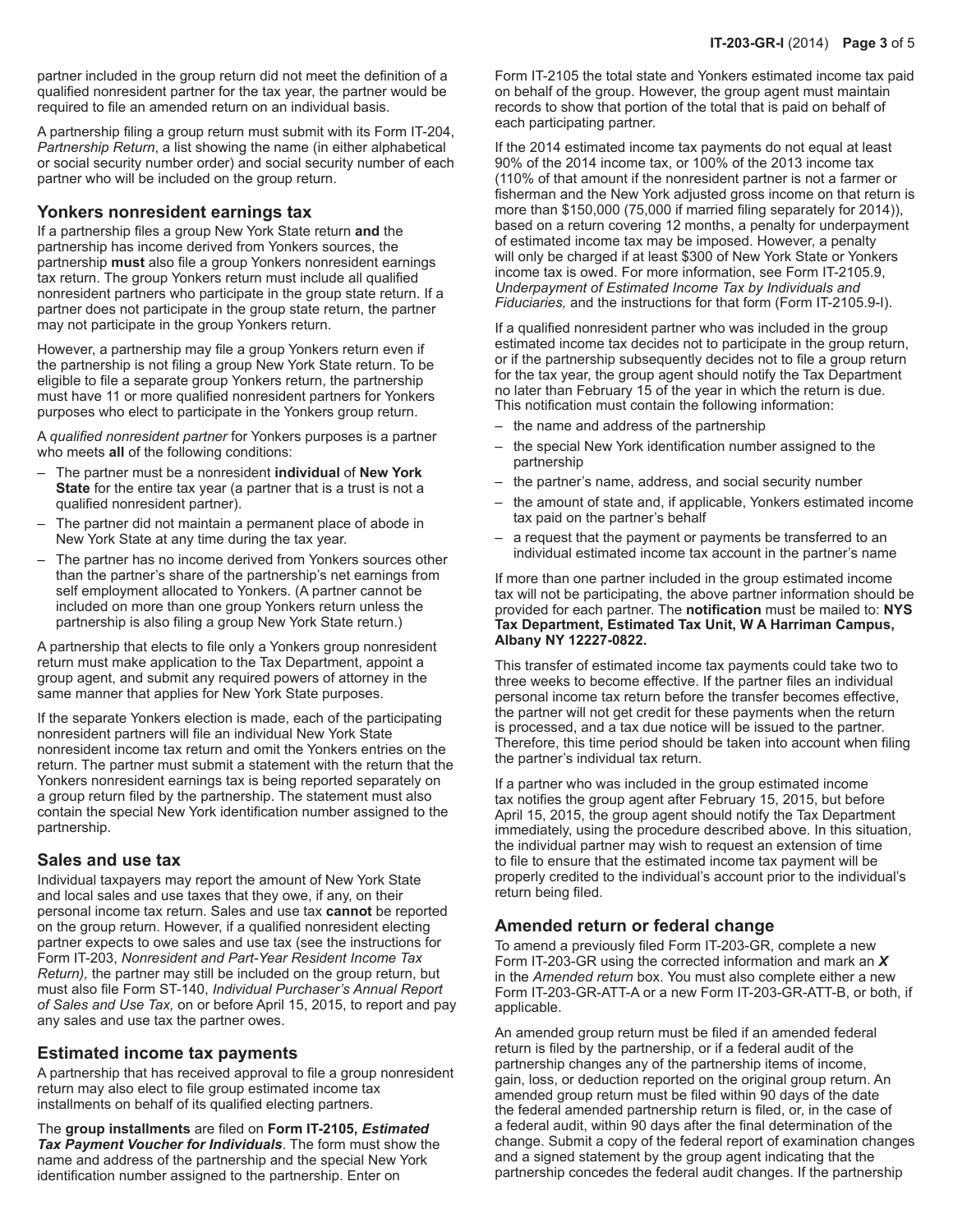does **not** concede the federal audit changes, submit a signed statement explaining why.

## **Specific instructions**

#### **Entering whole dollar amounts**

When entering amounts on this return, enter whole dollar amounts only (zeros have been preprinted). Use the following rounding rules when entering your amounts; drop amounts below 50 cents and increase amounts from 50 to 99 cents to the next dollar. For example, \$1.39 becomes \$1 and \$2.50 becomes \$3.

## **Form IT-203-GR**

#### **Name and address box**

Enter in the spaces at the top of the return the legal name, trade name (if any), address, and employer identification number of the partnership exactly as these items will appear on its New York State partnership return, Form IT-204. In addition, enter the special New York identification number in the box indicated.

**Foreign addresses –** Enter the information in the following order: city, abbreviation for the province or state, postal code (follow the country's practice), and country. **Do not abbreviate the country name.**

**Note:** You must complete **Form IT-203-GR-ATT-A**, and if applicable, **Form IT-203-GR-ATT-B, before** you can complete lines 1 through 10 of Form IT-203-GR.

**Line 9 –** If you owe more than one dollar, submit your payment with this return. Make your check or money order payable to *New York State Income Tax,* and write your special New York identification number and *2014 IT-203-GR* on it. Do not send cash. See *Where to file* below.

**Fee for payments returned by banks –** The law allows the Tax Department to charge a \$50 fee when a check, money order, or electronic payment is returned by a bank for nonpayment. However, if an electronic payment is returned as a result of an error by the bank or the department, the department won't charge the fee.

If your payment is returned, we will send a separate bill for \$50 for each return or other tax document associated with the returned payment.

**Line 10 –** The amount overpaid will automatically be applied to your 2015 estimated income tax. This amount **cannot** be refunded to you.

#### **Signature**

This form must be signed by the group agent on behalf of the participating partners.

#### **Paid preparer's signature**

If you pay someone to prepare your return, the paid preparer must also sign it and fill in the other blanks in the paid preparer's area of your return. A person who prepares your return and does not charge you should not fill in the paid preparer's area.

**Paid preparer's responsibilities –** Under the law, all paid preparers must sign and complete the paid preparer section of the return. Paid preparers may be subject to civil and/or criminal sanctions if they fail to complete this section in full.

When completing this section, enter your New York tax preparer registration identification number (NYTPRIN) if you are required to have one. If you are not required to have a NYTPRIN, enter in the *NYTPRIN excl. code* box one of the specified 2-digit codes listed below that indicates why you are exempt from the registration requirement. You **must** enter a NYTPRIN **or** an exclusion code. Also, you must enter your federal preparer tax identification number (PTIN) if you have one; if not, you must enter your social security number.

|    | Code Exemption type    |    | Code   Exemption type                                      |
|----|------------------------|----|------------------------------------------------------------|
| 01 | Attorney               | 02 | Employee of attorney                                       |
| 03 | <b>CPA</b>             | 04 | Employee of CPA                                            |
| 05 | PA (Public Accountant) | 06 | Employee of PA                                             |
| 07 | Enrolled agent         | 08 | Employee of enrolled agent                                 |
| 09 | Volunteer tax preparer | 10 | Employee of business<br>preparing that business'<br>return |

See our Web site for more information about the tax preparer registration requirements.

#### **When to file**

You may file Form IT-203-GR at any time after January 1, 2015, but not later than the filing deadline of April 15, 2015. If you file late, you may have to pay penalties and interest.

**Extension of time to file –** If you cannot meet the filing deadline, the partnership may request an extension of time to file the group return using Form IT-370, *Application for Automatic Six‑Month Extension of Time to File for Individuals.* Form IT-370 must show the special identification number assigned to the partnership. The partnership must also submit with Form IT-370 a list showing each participating partner's name (in either alphabetical or social security number order), address, and social security number.

#### **Where to file**

Mail the completed group return to:

```
NEW YORK STATE INCOME TAX
W A HARRIMAN CAMPUS
ALBANY NY 12227-0866
```
**Private delivery services –** If you choose, you may use a private delivery service, instead of the U.S. Postal Service, to mail in your form and tax payment. However, if, at a later date, you need to establish the date you filed or paid your tax, you cannot use the date recorded by a private delivery service unless you used a delivery service that has been designated by the U.S. Secretary of the Treasury or the Commissioner of Taxation and Finance. (Currently designated delivery services are listed in Publication 55, *Designated Private Delivery Services.* See *Need help?* on page 5 of these instructions for information on obtaining forms and publications.) If you have used a designated private delivery service and need to establish the date you filed your form, contact that private delivery service for instructions on how to obtain written proof of the date your form was given to the delivery service for delivery.

## **Forms IT-203-GR-ATT-A and IT-203-GR-ATT-B**

#### **Schedules A and B**

If you are filing a group New York State return you must complete Schedule A. You must also complete Schedule B if the partnership has income derived from Yonkers. Submit the applicable schedules with Form IT-203-GR.

If you are filing a group Yonkers return only, do not complete Form IT-203-GR-ATT-A. However, you must complete Form IT-203-GR-ATT-B.

Use as many schedules as you need to list all qualified nonresident partners participating in the group return. Enter the grand totals from all Schedules A or B on the last sheet of each set of schedules.

**Note:** You may computer generate Schedules A and B, provided they conform substantially to the official schedules. Any computer-generated schedules must be in the same format as Schedules A and B and must use a font face and size (#12 or larger) that is easy to read.